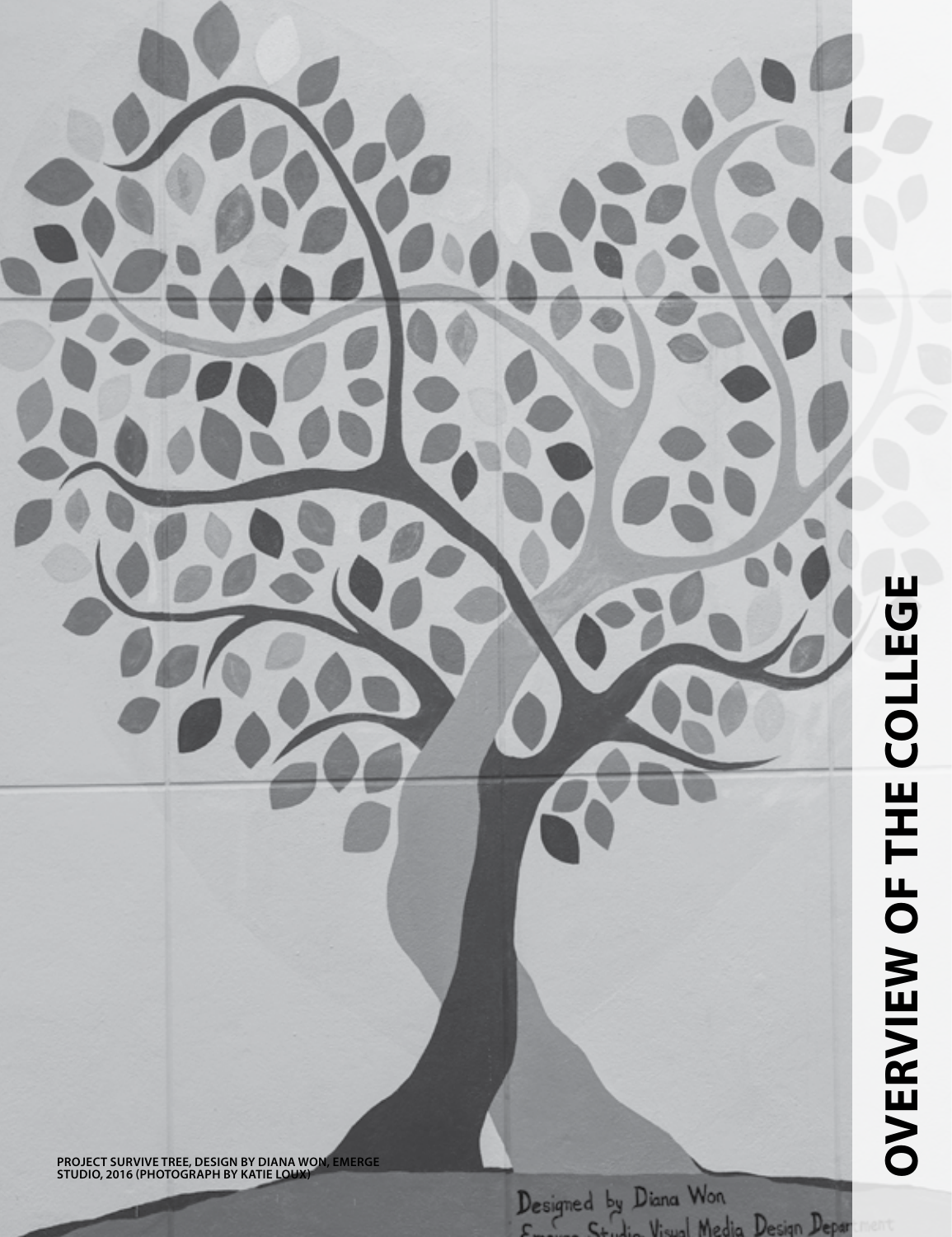# **OVERVIEW OF THE COLLEGE**

#### **Associate in Arts or Associate in Science Degree**

City College of San Francisco, a two-year college, confers the degrees of Associate in Arts, Associate in Science, Associate in Arts for Transfer, and Associate in Science for Transfer on students who satisfy the course and grade requirements for graduation.

#### **Extensive Choice of Disciplines and Courses**

The College offers you an extensive choice of disciplines and courses. Additionally, students may complete the first two years of training for a profession, satisfy freshman and sophomore requirements for transfer to baccalaureate degree-granting institutions; prepare for employment at the end of two years or a shorter period of training; take evening, Saturday, and summer courses; remove educational deficiencies; or get other special preparation.

#### **Instructional Areas Include the Following:**

**Program in General Education.** An extensive selection of courses in the humanities, the arts, the natural and social sciences, and other fields.

**Transfer Program.** Courses offered to satisfy lower-division requirements to enable students to transfer to baccalaureate degree-granting institutions as juniors.

**Occupational Program.** Training for employment in occupations normally requiring two years or less of specialized career preparation.

**Diversity Studies.** Courses directed specifically to the interest and educational objectives of major segments of the San Francisco community including courses in African American, Asian American, Latin American, Lesbian, Gay, Bisexual and Transgender, and Philippine Studies.

**International Education.** Courses taught locally for international students, including an Intensive English Institute.

**Distance Education Courses.** Courses that are offered via online and hybrid instruction.

**Noncredit Courses.** Mostly open-entry/open-exit courses, many emphasizing vocational education, leading to employment or job upgrading but also including courses in English as a Second Language, elementary-level and secondary-level skills, workforce preparation, parent education, health and safety, home economics, citizenship for immigrants, and special courses for disabled persons and older adults.

**Community Service Offerings.** Workshops and other short-term offerings that serve community interests and for which fees are charged because no tax support is available.

#### **College Accreditation**

City College of San Francisco is accredited by the Accrediting Commission for Community and Junior Colleges of the Western Association of Schools and Colleges, 331 J Street, Suite 200, Sacramento, CA 95814, (415) 506-0234, an institutional accrediting body recognized by the Council for Higher Education Accreditation and the U.S. Department of Education. Additional information about accreditation, including the filing of complaints against member institutions, can be found at: www.accjc.org. Information related to the College's accreditation is available at www.ccsf.edu/accreditation.

The following programs are subject to additional accreditation and certification standards:

#### **Administration of Justice and Fire Science Department**

ADMJ 85. PC 832 Arrest & Control Presenter number 4540 Accredited by: California Commission on Peace Officer Standards and Training 860 Stillwater Road, Suite 100 West Sacramento, CA 95605 916-227-3909

#### **Fire Science Technology Program**

Accredited by: The California State Fire Marshal's Office of State Fire Training PO Box 944246 Sacramento, CA 94244-2460 http://osfm.fire.ca.gov/training/accreditedacademies.php

#### **Aircraft Maintenance Technology Program**

Certified by: The Federal Aviation Administration US Department of Transportation Federal Aviation Administration 800 Independence Avenue, SW Washington, DC 20591 1-866-TELL-FAA (1-866-835-5322)

#### **Culinary Arts and Food Service Management Programs**

Accredited by: The American Culinary Federation Send comments in writing to: American Culinary Federation 6816 Southpoint Pkwy Ste 400 Jacksonville, FL 32216

(904) 824-4468 Fax: (904) 940-0741 Website: https://www.acfchefs.org/ACF/Education/Accreditation/ ACF/Education/Accreditation/

#### **Dental Assisting Program**

Accredited by: The Commission on Dental Accreditation American Dental Association 211 East Chicago Avenue Chicago, Illinois 60611 312-440-4653 www.ada.org/coda Approved by: Dental Board of California 2005 Evergreen Street, Suite 1550 Sacramento, CA 95815 877-729-7789 (Toll Free) 916-263-2300 (Direct)

#### **Diagnostic Medical Imaging (DMI) Program**  Accredited by: The Joint Review Committee on Education in Radiologic Technology 20 N. Wacker Drive, Suite 2850 Chicago, IL 60606-3182 Phone: 312-704-5300 Fax: 312-704-5304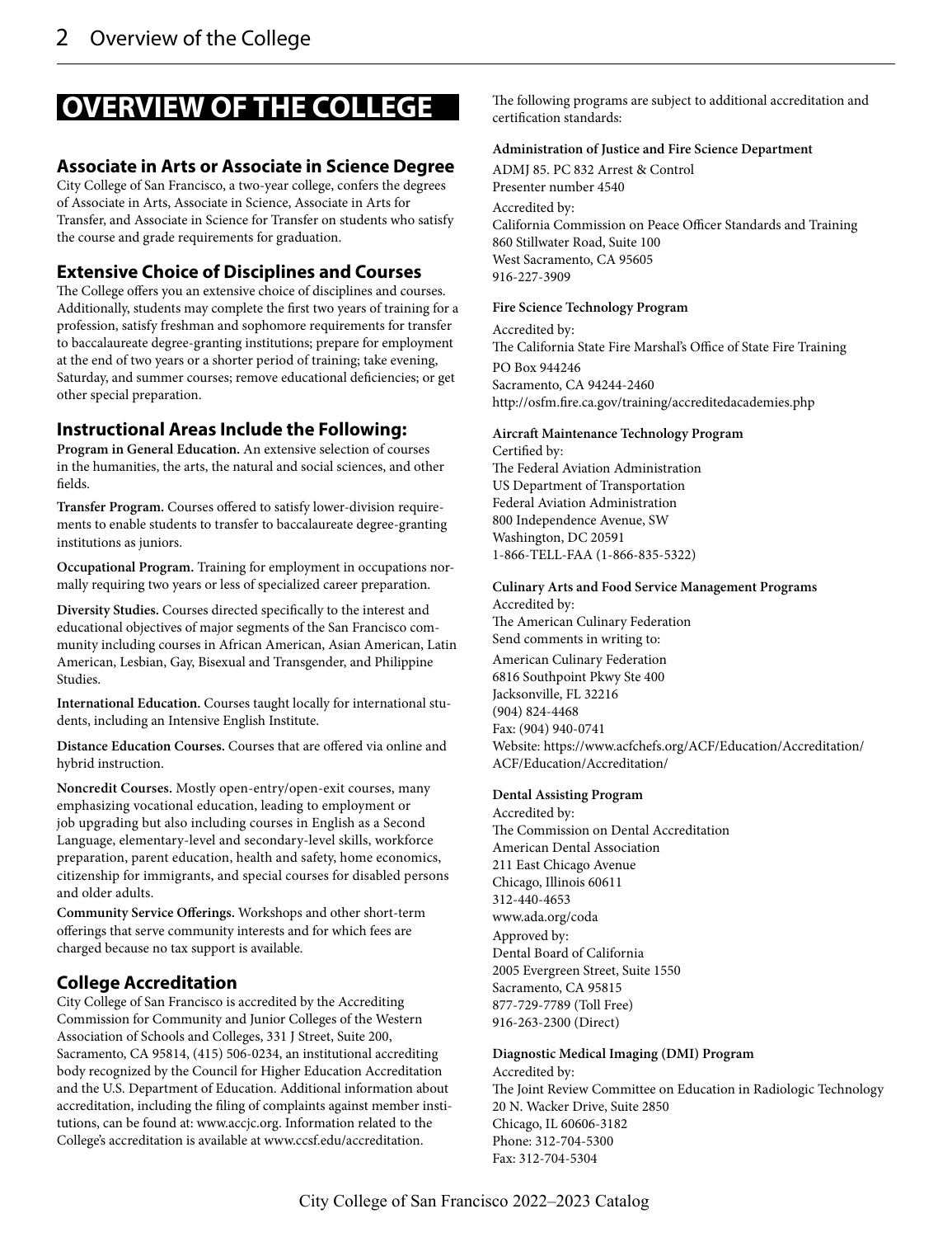<span id="page-2-0"></span>Accredited by: The Radiologic Health Branch of the California State Department of Public Health 1500 Capitol Avenue, 5th Floor, MS 7610 Sacramento, CA 95814-5006 Phone: (916) 327-5106 Fax: (916) 440-7999

Approved by: American Registry of Radiologic Technologists 1255 Northland Dr. St. Paul, MN 55120-1155 Phone: (651) 687-0048

#### **Health Educaion**

**Addiction & Recovery Counseling Certificate** 

Accredited by: The California Consortium of Addiction Programs and Professionals (CCAPP) P.O. Box 214127 Sacramento, CA 95821 Phone: 916-338-9460 Fax: 916-338-9468 website: https://ccappcredentialing.org

#### **Health care Technology**

**EMT & Paramedic Programs** 

The EMT Program is approved by the State of California EMS Authority and local approving EMS agency.

The City College of San Francisco Paramedic Program is accredited by the Commission on Accreditation of Allied Health Education Programs (www.caahep.org) upon the recommendation of the Committee on Accreditation of Educational Programs for the Emergency Medical Services Professions (CoAEMSP).

Commission on Accreditation of Allied Health Education Programs 727-210-2350 www.caahep.org

To contact CoAEMSP: 214-703-8445 www.coaemsp.org

Commission on Accreditation of Allied Health Education Programs (CAAHEP) 9355 113th St. N #7709 Seminole, FL 33775 mail@caahep.org

Committee on Accreditation of Educational Programs for the Emergency Medical Services Profession (CoAEMSP) 8301 Lakeview Parkway, Suite 111-312 Rowlett TX 75088 Phone: 214-703-8445 Fax: 214-703-8992 www.coaemsp.org

#### **Health Information Management Program (Associate in Science)**  Accredited by:

The Commission on Accreditation for Health Informatics and Information Management (CAHIIM) 200 East Randolph Street, Suite 5100 Chicago, IL 60601 (312) 235-3255 http://www.cahiim.org

#### **Medical Assisting Program**

Accredited by: The Commission on Accreditation of Allied Health Education Programs (CAAHEP)

9355 113th St. N #7709 Seminole, FL 33775 mail@caahep.org https://www.cognitoforms.com/CAAHEP2/FileAComplaint

#### **Pharmacy Technician**

Accredited by: American Society of Health-System Pharmacists PO Box 38061 Baltimore, MD 21297-8061 Phone: 866-279-0681 Fax: 301-657-1251

On recommendation of the Medical Assisting Education Review Board (MAERB). Phone: 727-210-2350 Fax: 727-210-2354 Website: www.caahep.org Submit complaints: http://www.caahep.org/File-Complaints/

#### **Licensed Vocational Nursing**

**Licensed Vocational Nursing Program**  Approved by: The Board of Vocational Nursing and Psychiatric Technicians 2535 Capitol Oaks Drive, Suite 205 Sacramento, CA 95833 916-263-7800 bvnpt@dca.ca.gov

#### **Nursing Assistant & Home Health Aide Program**

Accredited by: California Department of Public Health (CDPH) Licensing and Certification Program (L&C) Aide and Technician Certification Section (ATCS) Training Program Review Unit (TPRU) MS 3301, P.O. Box 997416 Sacramento, CA 95899-7416 Phone: (916) 327 2445 Fax no. (916) 552-8785 email: tpru@cdph.ca.gov

#### **Registered Nursing Program**

Approved by: The California State Board of Registered Nursing P.O. Box 944210 Sacramento, CA 94244-2100 http://www.rn.ca.gov/about\_us/whatisbrn.shtml, Submit complaints: Board of Registered Nursing, Attn: Complaint Intake P.O. Box 944210 Sacramento, CA 94244-2100 Fax: 916-574-7693

#### **Student Affairs**

City College offers a wide variety of services which are designed to assist you with completing your educational goal. The Division of Student Affairs is responsible for Admissions and Records Credit and Non-Credit, CalWORKs, DSPS, EOPS, Financial Aid, Assessment Center, Outreach & High School Partnerships, Scholarships, Student Conduct & Discipline, Student Health Services, Student Activities, Completion Center, Student Equity, and Veteran's and the following counseling and tutoring departments: Academic Student Counseling, Transfer Counseling, Career Counseling and Multicultural Retention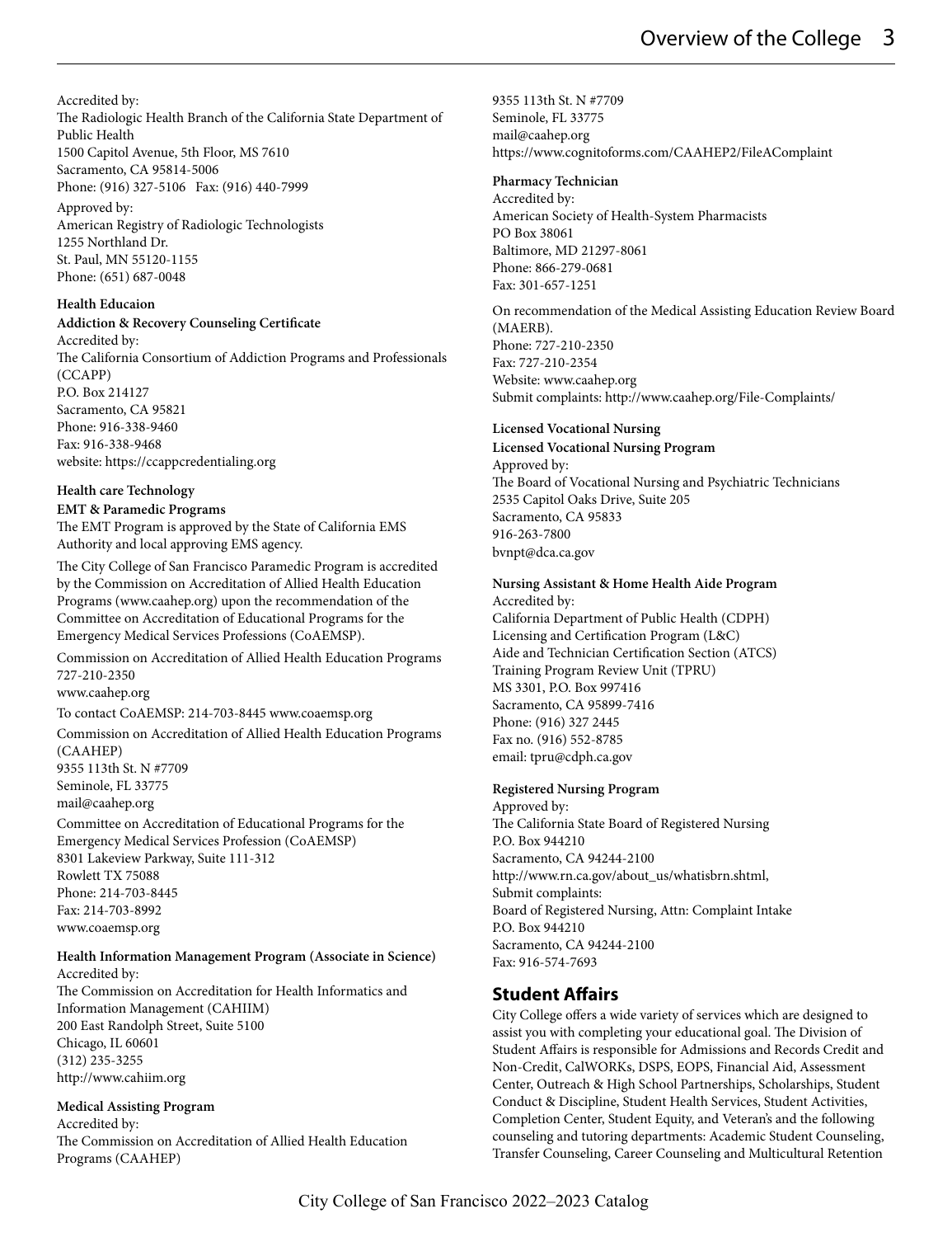<span id="page-3-0"></span>Services. The following Student Resource Programs are available: City DREAM, Guardians Scholars, Homeless-At-Risk-Transitional Students (HARTS), Queer Resource, Students Supporting Students and Family Resource Center. Other services are available to assist you as you work toward attaining your educational goals.

#### **Counseling Services**

As a student at City College, students receive individual counseling from an academic counselor. Through its counseling programs, the College helps students choose an occupation; plan a program of study based on individual interests, abilities, and needs; develop educational plans; provide various types of educational counseling, including academic, career, transfer, and personal, and assist students with personal problems or other matters affecting their studies or college career.

#### **Career Services**

CCSF students and alumni are entitled to all the career services provided by Career Development Counseling and the Career Services Office. Counselors will assist in choosing majors and careers, career assessment, exploration, planning and job search. Career services include individual career counseling, online advising, workshops, career success courses, and job resource information. Additional information can be found at www.ccsf.edu/CareerServices.

#### **Learning Assistance Center**

The Learning Assistance Center offers a variety of programs and services designed to help you become a more efficient, independent learner and to make your educational experience at City College more successful. The Tutorial Center provides free tutoring in mathematics, sciences, business, social sciences, foreign languages, and other subjects. English instructors and tutors are available to help students in the Writing Success Project. The LAC Computer Lab offers access to the Internet and e-mail, and to educational CD, DVD, and software programs. College Success Courses are offered through the Learning Assistance Department. The Learning Assistance Center at the Mission Center offers many of these services. Tutoring is available for many subjects both in-person and online as well as synchronously and asynchronously.

#### **Associated Students**

Any student currently enrolled in a class at City College of San Francisco is a member of the Associated Students (AS). The AS Constitution sets up an Executive Board as a representative body for all CCSF campus and centers to facilitate communication, leadership, and advocacy. Further, the AS Executive Council appoints all student members to serve on participatory governance committees. There are active Associated Student Councils at various CCSF locations including: Chinatown/North Beach, Civic Center, Downtown, Evans, John Adams, Mission, Ocean and Southeast. Each Associated Student Council may adopt its own set of by-laws to guide local governance.

Each spring, the Associated Students elects a student trustee to represent its interests on the San Francisco Community College Board of Trustees.

The AS Ocean Campus funds diverse resource centers and programs including: the Bookloan Program, Dr. Betty Shabazz Family Resource Center, Guardian Scholars, HARTS, Queer Resource Center, Women's Resource Center, Student Health, Students Supporting Students (S3), and more than 60 clubs and campus organizations. There is a \$7 optional Student Activity Fee, payable at registration, to help support these centers and programs.

For information regarding the Associated Students, please contact the Student Activities Office in the Student Union Building, Room 205, Ocean Campus.

#### **Inter-Club Council (ICC)**

Recognized and funded by the Associated Student Council - Ocean Campus, the ICC consists of elected representatives from over 60 clubs. For more information about an existing club or about starting a new club, please stop by the Student Union Room 209 and pick up a club packet.

#### **Student Activities Office - Student Union**

City College of San Francisco provides a program of student activities that encourages student leadership, participation in participatory governance, and involvement in campus life. Information is available in the Student Union Building, Room 205, Ocean Campus. The Student Union at the Ocean Campus is a place where recognized student clubs and organizations can meet, socialize, and sponsor events. It is also a place where individual students and small groups can study and relax. There are AS Councils that sponsor student activities at the following locations: Chinatown/North Beach, Civic Center, Downtown, Evans, John Adams, Mission, Ocean, and Southeast.

#### **Transfer to Universities and Colleges**

To earn the Bachelor's or a higher degree, or to complete training for a profession, you may transfer from City College to a university or a college as follows:

If, when you enter City College, you have already satisfied the requirements for admission to a university or a college, you may transfer with full credit whenever you have completed the proper university courses satisfactorily. Because the College is accredited nationally and offers preparation for so many fields, you have a wide choice of schools at which to take advanced courses. Generally, to be eligible for transfer, you will need an average final grade not lower than C in all courses that you attempt.

If you need to make up high school courses or grades, you may remove your deficiencies while you take the university courses for which you are qualified. The courses and grades necessary for transfer and the number of semesters you will need to complete depend upon the requirements of the university or college at which you plan to continue your studies.

The section in this catalog entitled "Transfer Information" lists general transfer requirements for the University of California (all campuses) and California State University (all campuses).

Articulation agreements which list detailed information concerning specific majors and which describe course transferability and applicability between City College of San Francisco and public baccalaureate degree-granting institutions in California are available online, *www.assist.org*. Other articulation information for City College can be found at *www.ccsf.edu/artic*.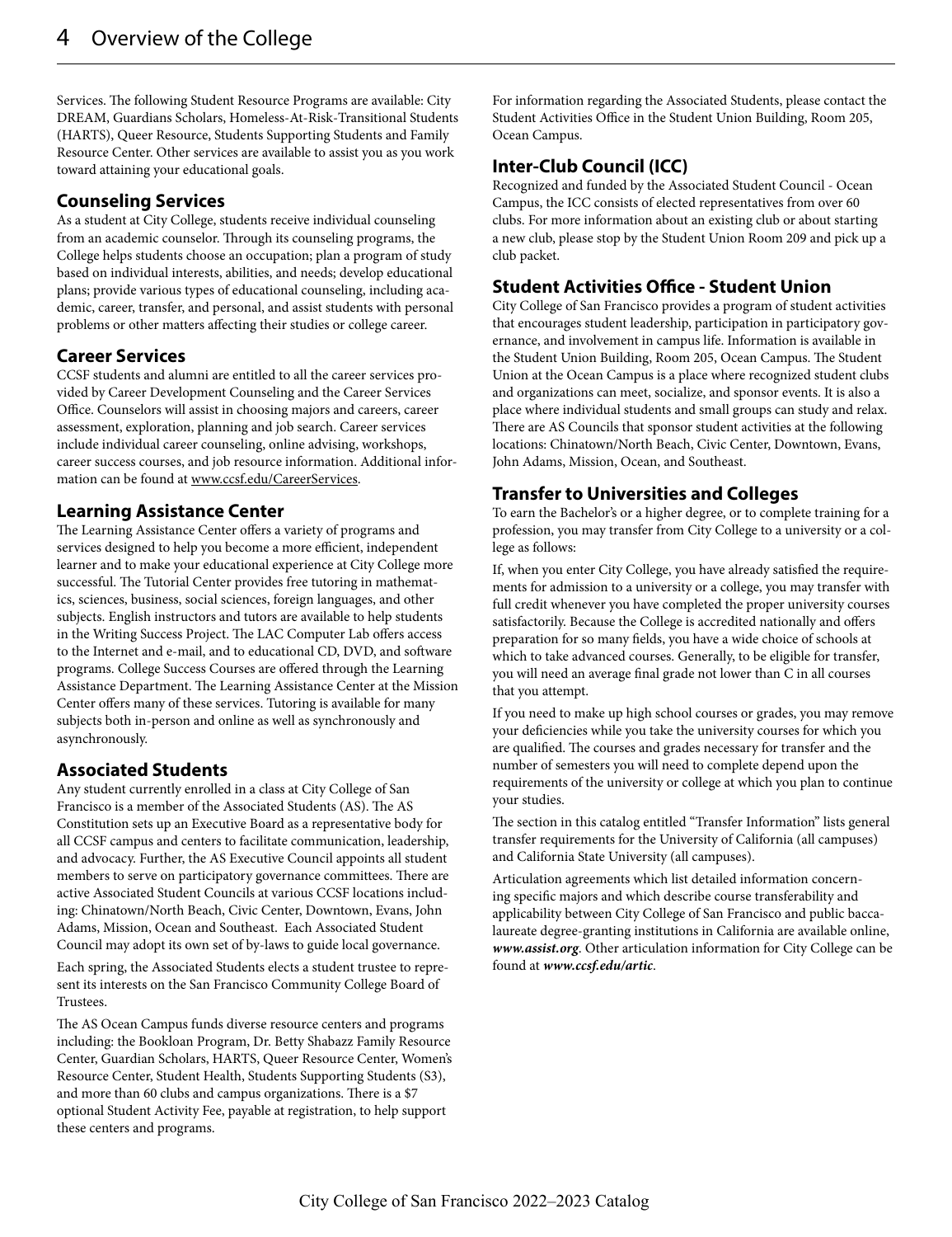# **Associate Degrees and Certificate Programs**

### **[Administration of Justice and Fire Science](#page-2-0)**

ASSOCIATE DEGREE

| <b>CREDIT CERTIFICATE</b>                                    |
|--------------------------------------------------------------|
|                                                              |
| Basic Fire Academy (Accredited Local Academy) Certificate 73 |
|                                                              |
|                                                              |
|                                                              |
|                                                              |
|                                                              |
|                                                              |
|                                                              |
| Public Safety LGBTQ+ Awareness Certificate  72               |
|                                                              |

### **[African American Studies](#page-13-0)**

| ASSOCIATE DEGREE                                                |
|-----------------------------------------------------------------|
| Social Justice Studies: African American Studies Major (AA-T)80 |
| Black/African American Studies Major (AA)81                     |
| <b>CREDIT CERTIFICATE</b>                                       |
| Black/African American Studies Certificate 82                   |

### **[Aircraft Maintenance Technology](#page-16-0)**

ASSOCIATE DEGREE

| Aircraft Powerplant Maintenance Technology Major (AS) 86   |  |
|------------------------------------------------------------|--|
| Airframe Maintenance Technology Major (AS) 86              |  |
| <b>CREDIT CERTIFICATE</b>                                  |  |
| Aircraft Powerplant Maintenance Technology Certificate  87 |  |
| Airframe-Maintenance Technology Certificate  87            |  |
|                                                            |  |

# **[Anthropology](#page-20-0)**

| ASSOCIATE DEGREE |  |
|------------------|--|
|                  |  |

### **[Architecture](#page-22-0)**

| <b>ASSOCIATE DEGREE</b>                                  |  |
|----------------------------------------------------------|--|
|                                                          |  |
|                                                          |  |
|                                                          |  |
| <b>CREDIT CERTIFICATE</b>                                |  |
| Architectural Drafting Technology Certificate  93        |  |
|                                                          |  |
| Construction Management: Advanced Skills Certificate. 93 |  |
| Construction Management: Core Skills Certificate  94     |  |
| Core Skills Interior Design Certificate 94               |  |
|                                                          |  |

### **[Art](#page-28-0)**

| ASSOCIATE DEGREE |  |
|------------------|--|
|                  |  |

### **[Asian American Studies](#page-35-0)**

| ASSOCIATE DEGREE                                                 |  |
|------------------------------------------------------------------|--|
| Social Justice Studies: Asian American Studies Major (AA-T)  104 |  |

| CREDIT CERTIFICATE |  |
|--------------------|--|
|                    |  |

### **[Asian Studies](#page-37-0)**

| CREDIT CERTIFICATE |  |  |  |
|--------------------|--|--|--|
|                    |  |  |  |

# [Asian Studies Certificate . . . . . . . . . . . . . . . . . . . . . . . . . . . . . . . . . . . . . . 107](#page-40-0)

#### **[Automotive/Motorcycle, Construction, and](#page-41-0)  [Building Maintenance](#page-41-0)**

ASSOCIATE DEGREE

| Autobody Repair and Refinishing Major (AS) 112                  |
|-----------------------------------------------------------------|
| Automotive Technician Major (AS)  111                           |
|                                                                 |
| Motorcycle Technician Major (AS)113                             |
| <b>CREDIT CERTIFICATE</b>                                       |
| Autobody Repair and Refinishing Certificate 113                 |
| Automotive Hybrid and EV Technology Certificate 112             |
| Automotive Technician Certificate 112                           |
|                                                                 |
|                                                                 |
| Motorcycle Technician Certificate113                            |
| Utility Technician/Helper Certificate 112                       |
| NONCREDIT CERTIFICATE                                           |
| Custodial Training Certificate of Completion 115                |
| Custodian for Health Care Industry Certificate of Completion115 |

# **[Biological Sciences](#page-51-0)**

| <b>ASSOCIATE DEGREE</b>                                      |
|--------------------------------------------------------------|
|                                                              |
|                                                              |
| Biological Sciences (Emphasis Health Science) Major (AS) 122 |
| Environmental Science Major (AS) 123                         |
| <b>CREDIT CERTIFICATE</b>                                    |
| Foundations in Biological Sciences Certificate124            |
|                                                              |

# **[Broadcast Electronic Media Arts](#page-58-0)**

| <b>ASSOCIATE DEGREE</b>                                        |
|----------------------------------------------------------------|
| Film, Television & Electronic Media Major (AS-T) 129           |
| <b>CREDIT CERTIFICATE</b>                                      |
|                                                                |
|                                                                |
| Broadcast Motion Graphics Certificate  130                     |
| Entrepreneurship and Innovation in Broadcast                   |
|                                                                |
| Foundations in Broadcast Electronic Media Arts Certificate 131 |
|                                                                |
| Multimedia Broadcast Journalism Certificate132                 |
| Multimedia Content Creation for the Internet Certificate 132   |
|                                                                |
|                                                                |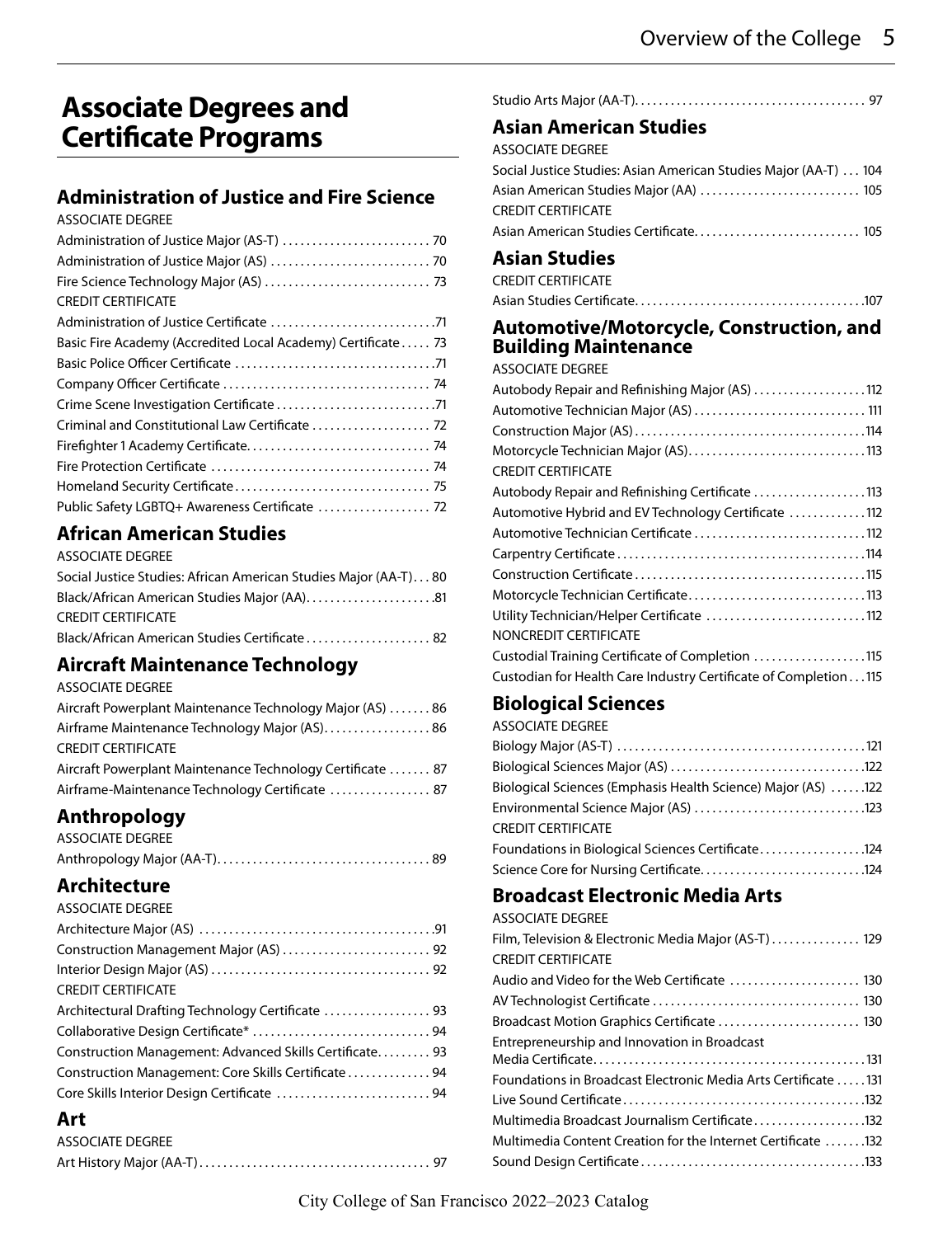<span id="page-5-0"></span>

| Video Editing and Post Production Certificate 134 |  |
|---------------------------------------------------|--|

#### **[Business](#page-68-0)** ASSOCIATE DEGREE

| AJJULIAI E DEUNEE                                                                       |
|-----------------------------------------------------------------------------------------|
| Business Administration Major (AS-T)  145                                               |
| Business Administration 2.0 Major (AS-T) 146                                            |
|                                                                                         |
| Administrative Support Major (AS) 141                                                   |
| California Real Estate Major (AS)  150                                                  |
|                                                                                         |
|                                                                                         |
| Human Resources Management Major (AS) 147                                               |
|                                                                                         |
| Paralegal/Legal Studies Major (AS) 149                                                  |
| Supervision and Management Program Major (AS)147                                        |
| <b>CREDIT CERTIFICATE</b>                                                               |
|                                                                                         |
| Computer Accounting Certificate 139                                                     |
| Construction Office Administration Certificate 141                                      |
| Entrepreneurship and Innovation in Business Certificate  144                            |
|                                                                                         |
|                                                                                         |
| Human Resources Management Certificate  148                                             |
|                                                                                         |
| Microsoft Office Specialist Certificate 142                                             |
|                                                                                         |
| Paralegal/Legal Studies Certificate 150                                                 |
| Supervision and Management Certificate 148                                              |
| NONCREDIT CERTIFICATE                                                                   |
| <b>Accounting Assistant &amp; Core Skills</b>                                           |
|                                                                                         |
| Bookkeeping Certificate of Completion 140                                               |
| Business Communication Certificate of Completion 142                                    |
| <b>Business Information Worker (BIW)</b>                                                |
|                                                                                         |
| Cloud-Based Accounting Systems                                                          |
|                                                                                         |
| Digital Literacy & Core Skills Certificate of Completion 143                            |
| Excel Professional I Microsoft Office<br>Specialist (MOS) Certificate of Completion 143 |
| <b>Excel Professional II Microsoft Office</b>                                           |
| Specialist (MOS) Certificate of Completion  143                                         |
| Income Tax Fundamentals Certificate of Completion  140                                  |
| Medisoft for Business Certificate of Completion 144                                     |
| QuickBooks & Spreadsheets for Accounting Certificate of                                 |
|                                                                                         |
| Small Business Certificate of Completion151                                             |
| Website Development for E-Business                                                      |
|                                                                                         |
|                                                                                         |

### **[Chemistry](#page-97-0)**

| <b>CREDIT CERTIFICATE</b> |  |
|---------------------------|--|
|                           |  |

### **[Child Development and Family Studies](#page-99-0)**

#### ASSOCIATE DEGREE

| Child and Adolescent Development Major (AA-T) 167      |
|--------------------------------------------------------|
| Early Childhood Education Major (AS-T) 168             |
| Child Development & Family Studies Major (AS) 168      |
| <b>CREDIT CERTIFICATE</b>                              |
| Child Development: Administration Certificate 169      |
| Child Development: Family Childcare Certificate  169   |
| Child Development: Infant/Toddler Care Certificate 170 |
|                                                        |
| Child Development: Professional Development            |
|                                                        |
| Child Development: School-Age Care Certificate 171     |
| Child Development: Violence Intervention in Early      |
|                                                        |
| Child Development: Youth Worker Certificate 172        |
|                                                        |
|                                                        |
| Introduction to Special Education Certificate173       |
| Special Education TK-12 Certificate173                 |
| Special Education: ECE Intervention Certificate173     |

### **[Chinese](#page-113-0)**

| ASSOCIATE DEGREE   |
|--------------------|
|                    |
| CREDIT CERTIFICATE |
|                    |

### **[Cinema](#page-117-0)**

| <b>ASSOCIATE DEGREE</b>                               |
|-------------------------------------------------------|
| Film, Television & Electronic Media Major (AS-T)* 186 |
|                                                       |
|                                                       |
| <b>CREDIT CERTIFICATE</b>                             |
| Cinema Foundations Certificate  186                   |
|                                                       |
|                                                       |
|                                                       |
| Pre-Production/Producing Certificate 188              |
|                                                       |
|                                                       |

#### **[Communication Studies](#page-123-0)** ASSOCIATE DEGREE

| AJJULIAI E DEUNEE                      |  |
|----------------------------------------|--|
| Communication Studies Major (AA-T) 191 |  |

#### **[Computer Networking and Information](#page-125-0)  [Technology](#page-125-0)**

| <b>ASSOCIATE DEGREE</b>                              |  |
|------------------------------------------------------|--|
| Computer Networking and Information                  |  |
|                                                      |  |
| <b>CREDIT CERTIFICATE</b>                            |  |
| Advanced Cybersecurity Certificate 195               |  |
| Advanced Web Development Techniques Certificate  194 |  |
| Computer Technical Support Certificate  194          |  |
| Computer Technician Certificate 194                  |  |
|                                                      |  |
|                                                      |  |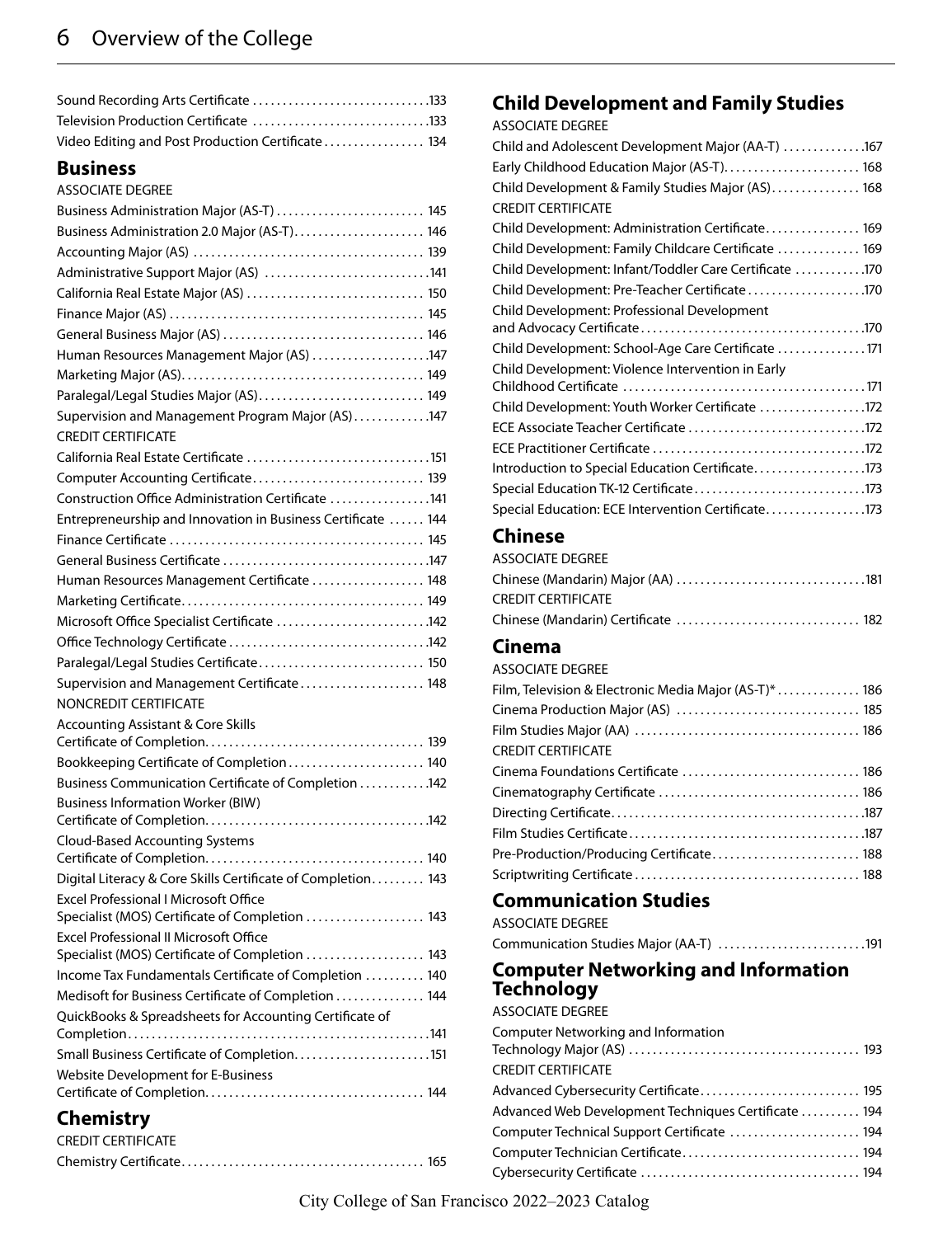<span id="page-6-0"></span>

| Front-End Web Development Certificate 195            |
|------------------------------------------------------|
| Fundamentals of Networking Certificate 195           |
| Fundamentals of Technical Support Certificate 195    |
|                                                      |
|                                                      |
|                                                      |
| Microsoft Windows Networking Certificate 196         |
| Mobile Web App Development Certificate 197           |
|                                                      |
| NextGen Automotive and IT Technician Certificate 197 |
| Routing and Switching (Cisco) Certificate  198       |
| Security for Web App Development Certificate 198     |
| Wireless Networking Certificate  198                 |
|                                                      |

# **[Computer Science](#page-136-0)**

| <b>ASSOCIATE DEGREE</b>                           |  |
|---------------------------------------------------|--|
|                                                   |  |
| <b>CREDIT CERTIFICATE</b>                         |  |
| Android App Programming Certificate 205           |  |
| Build Automation for DevOps & QA Certificate  205 |  |
| Computer Programming: C++ Certificate 206         |  |
| Computer Programming: Java Certificate 206        |  |
| Data Analytics Fundamentals Certificate 206       |  |
| Database Administration Certificate  207          |  |
|                                                   |  |
| Game and Simulation Programming Certificate  207  |  |
| iPhone App Programming Certificate208             |  |
|                                                   |  |
| Web Application Programming Certificate 208       |  |
|                                                   |  |

#### **CSU GE-Breadth** CREDIT CERTIFICATE

| CREDIT CERTIFICATE |  |
|--------------------|--|
|                    |  |

# **[Culinary Arts and Hospitality Studies](#page-144-0)**

| Hospitality Management Major (AS-T) 217        |
|------------------------------------------------|
| Culinary Arts Management Major (AS) 214        |
| Food Service Management Major (AS)  216        |
|                                                |
| <b>CREDIT CERTIFICATE</b>                      |
|                                                |
| Entrepreneurship and Innovation in Hospitality |
|                                                |
| NONCREDIT CERTIFICATE                          |
| Baking and Pastry Noncredit Certificate 222    |

# **[Dental Assisting](#page-154-0)**

| ASSOCIATE DEGREE   |  |
|--------------------|--|
|                    |  |
| CREDIT CERTIFICATE |  |
|                    |  |
|                    |  |

# **[Earth Sciences](#page-159-0)**

| ASSOCIATE DEGREE |  |
|------------------|--|
|                  |  |

| Environmental Studies Major (AS)  228<br><b>CREDIT CERTIFICATE</b> |
|--------------------------------------------------------------------|
| Geographic Information Systems (GIS) Certificate 231               |
| Economics                                                          |
| <b>ASSOCIATE DEGREE</b>                                            |
|                                                                    |
| <b>Engineering and Technology</b>                                  |
| <b>ASSOCIATE DEGREE</b>                                            |
|                                                                    |
|                                                                    |
| Electronic Engineering Technology Major (AS)  238                  |
| Mechanical Engineering Technology Major (AS) 238                   |
| <b>CREDIT CERTIFICATE</b>                                          |
|                                                                    |
|                                                                    |
| Biotechnology Lab Assistant Certificate 240                        |
| Biotechnology Work Experience Certificate 241                      |
| Computer Aided Design (CAD)-Architectural Certificate  244         |
| Computer Aided Drafting (CAD) Certificate  244                     |
| Engineered Plumbing Systems Certificate 242                        |
| Heating, Ventilation, Air-Conditioning and                         |
|                                                                    |
| Intermediate Electronics Certificate 244                           |
| Machining Technology Level I Certificate 242                       |
| Machining Technology Level II Certificate  243                     |
| Manufacturing and Fabrication Certificate  245                     |
|                                                                    |
|                                                                    |
| Welding Technology Level I Certificate 245                         |

# **[English](#page-183-0)**

ASSOCIATE DEGREE

| CREDIT CERTIFICATE                                         |  |
|------------------------------------------------------------|--|
|                                                            |  |
| Humanities: Ideas, Religions, and the Arts Certificate 254 |  |

# **[English as a Second Language](#page-189-0)**

CREDIT CERTIFICATE

| Advanced Academic English as a Second                                               |
|-------------------------------------------------------------------------------------|
| Advanced English as a Second Language Oral<br>Communication Skills Certificate  259 |
| Guided Pathways ESL Milestone in Business Certificate 259                           |
| Guided Pathways ESL Milestone in                                                    |
|                                                                                     |
| Guided Pathways ESL Milestone in Mathematics Certificate260                         |
| NONCREDIT CERTIFICATE                                                               |
| ESL Advanced Low Certificate of Competency 266                                      |
| ESL Literacy Certificate of Competency  262                                         |
| ESL Beginning High Certificate of Competency  263                                   |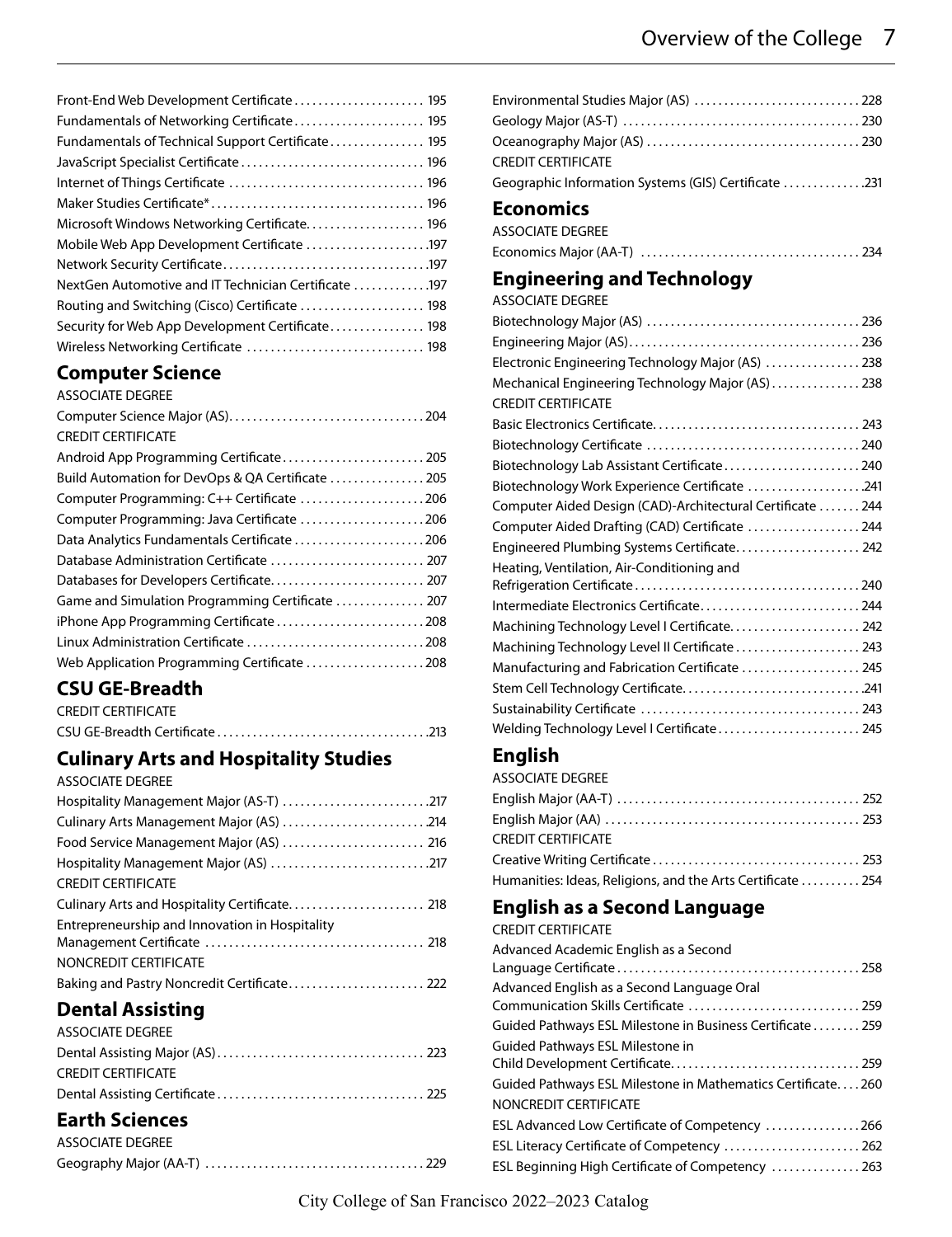<span id="page-7-0"></span>

# **[Environmental Horticulture and Floristry](#page-205-0)**

#### ASSOCIATE DEGREE

| <b>Commercial Cut-Flower and Greenhouse</b>                  |
|--------------------------------------------------------------|
|                                                              |
|                                                              |
| Landscape Gardening and Contracting Major (AS)  273          |
| Nursery and Garden-Center Operation Major (AS) 274           |
| <b>CREDIT CERTIFICATE</b>                                    |
| Commercial Cut-Flower Greenhouse Production Certificate  274 |
| Floral and Special Events Coordinator Certificate  276       |
|                                                              |
|                                                              |
| Landscape Maintenance Certificate 275                        |
| Nursery and Garden-Center Operation Certificate  275         |
| Oriental Floral Design Certificate  277                      |
|                                                              |

### **[Fashion](#page-213-0)**

| <b>ASSOCIATE DEGREE</b>                               |  |
|-------------------------------------------------------|--|
|                                                       |  |
|                                                       |  |
| <b>CREDIT CERTIFICATE</b>                             |  |
|                                                       |  |
| Entrepreneurship and Innovation in Fashion Design and |  |
|                                                       |  |
|                                                       |  |
|                                                       |  |
| Fashion Merchandising Certificate284                  |  |
| Fashion Styling and Personal Styling Certificate 284  |  |
|                                                       |  |
|                                                       |  |

### **[French](#page-220-0)**

| ASSOCIATE DEGREE   |  |
|--------------------|--|
|                    |  |
| CREDIT CERTIFICATE |  |
|                    |  |

### **[Health Care Technology](#page-226-0)**

ASSOCIATE DEGREE

| Cardiovascular Technician/Echocardiography Major (AS)  292 |  |
|------------------------------------------------------------|--|
| Electrocardiography Technician Major (AS) 292              |  |
| Health Information Technology Major (AS)  295              |  |
|                                                            |  |
| Medical Administrative Assisting Major (AS)299             |  |
|                                                            |  |
| <b>CREDIT CERTIFICATE</b>                                  |  |
|                                                            |  |
| Emergency Medical Technician Certificate  293              |  |
|                                                            |  |
| Health Information Clerk I Certificate  295                |  |
| Health Information Clerk II Certificate296                 |  |
| Health Information Coding Specialist Certificate 296       |  |
| Health Information Technology Certificate 297              |  |
| Health Unit Coordinator Certificate  297                   |  |
|                                                            |  |
|                                                            |  |
|                                                            |  |
|                                                            |  |
| Medical Clinic Assisting Certificate 301                   |  |
| Medical Evaluation Assistant Certificate 301               |  |
| Medical Receptionist Certificate  302                      |  |
|                                                            |  |

#### **[Health Education](#page-246-0)**

ASSOCIATE DEGREE

| <b>CREDIT CERTIFICATE</b>                         |
|---------------------------------------------------|
| Addiction and Recovery Counseling Certificate 311 |
| Community Health Worker Certificate 312           |
| Community Mental Health Worker Certificate313     |
|                                                   |
|                                                   |
|                                                   |
| Trauma Prevention and Recovery Certificate*  314  |
| Child Development: Youth Worker Certificate*  314 |

### **[History](#page-257-0)**

| ASSOCIATE DEGREE |  |
|------------------|--|
|                  |  |

### **IGETC**

| <b>CREDIT CERTIFICATE</b> |  |
|---------------------------|--|
|                           |  |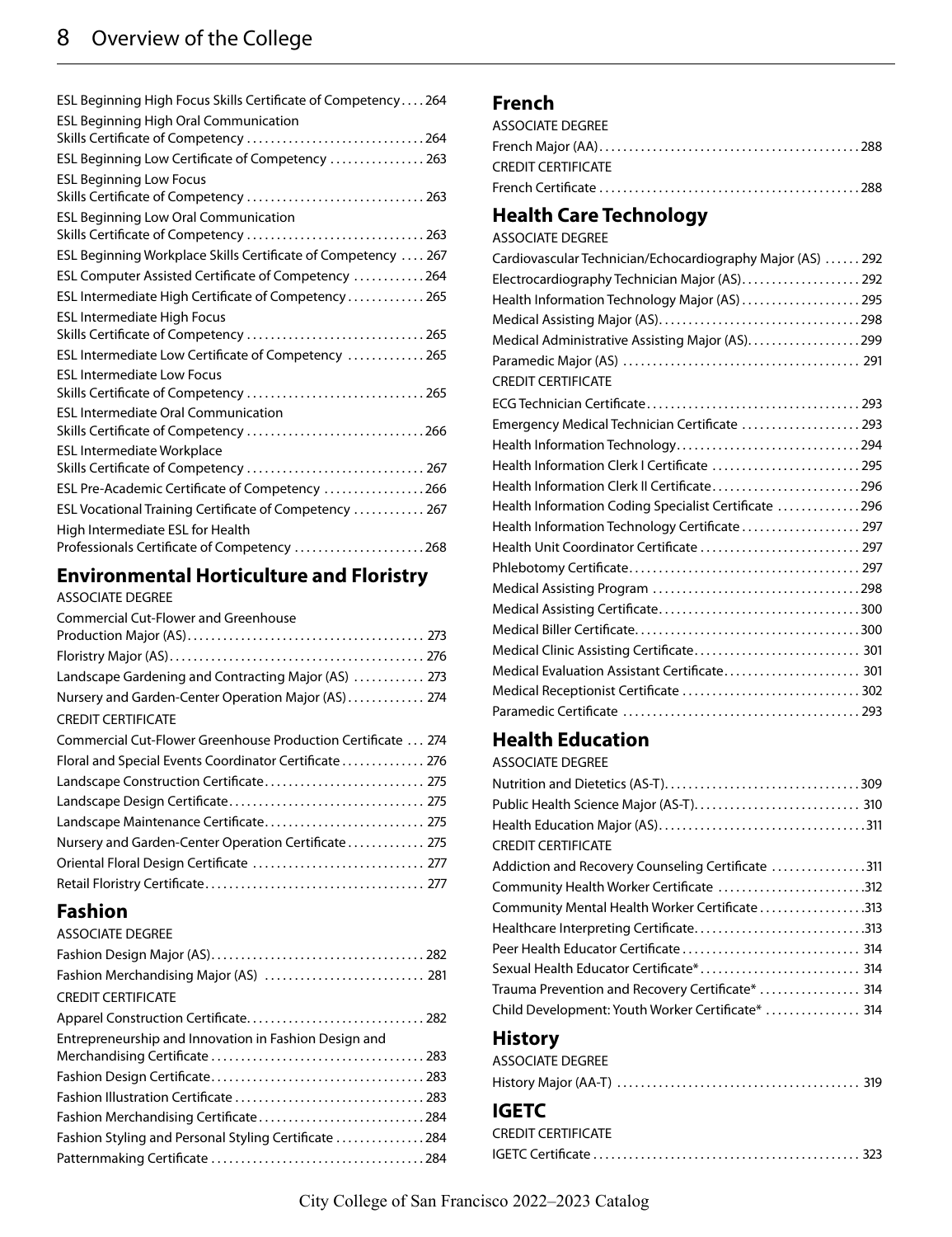### <span id="page-8-0"></span>**[Interdisciplinary Studies](#page-260-0)**

#### ASSOCIATE DEGREE

| Social Justice Studies: Ethnic Studies Major (AA-T)  325    |
|-------------------------------------------------------------|
| Critical Middle East/South West Asia and North              |
|                                                             |
| Critical Pacific Islands & Oceania Studies Major (AA)  324  |
| <b>CREDIT CERTIFICATE</b>                                   |
| Collaborative Design Certificate*  327                      |
| Critical Middle East/South West Asia and North              |
|                                                             |
| Critical Pacific Islands & Oceania Studies Certificate  327 |
| Diversity and Social Justice Certificate  328               |
| Trauma Prevention and Recovery Certificate  328             |

### **[Italian](#page-269-0)**

| ASSOCIATE DEGREE   |  |
|--------------------|--|
|                    |  |
| CREDIT CERTIFICATE |  |
|                    |  |

### **[Japanese](#page-272-0)**

| ASSOCIATE DEGREE   |  |
|--------------------|--|
|                    |  |
| CREDIT CERTIFICATE |  |
|                    |  |

### **[Journalism](#page-274-0)**

| ASSOCIATE DEGREE                                              |  |
|---------------------------------------------------------------|--|
|                                                               |  |
|                                                               |  |
| <b>CREDIT CERTIFICATE</b>                                     |  |
|                                                               |  |
| Editorial Management and Design Certificate 338               |  |
| Entrepreneurship and Innovation in Journalism Certificate 339 |  |

# **[Labor and Community Studies](#page-278-0)**

| <b>ASSOCIATE DEGREE</b>                         |
|-------------------------------------------------|
| Social Justice Studies: General - Labor and     |
|                                                 |
| <b>CREDIT CERTIFICATE</b>                       |
| Labor and Community Organizing Certificate  342 |
|                                                 |

#### **[Latin American and Latino/a Studies](#page-281-0)** ASSOCIATE DEGREE

| ASSOCIATE DEGREE                                     |  |
|------------------------------------------------------|--|
| Social Justice Studies: General - Latin American and |  |
|                                                      |  |
| Latin American & Latino/a Studies Major (AA) 344     |  |
| <b>CREDIT CERTIFICATE</b>                            |  |
| Latin American & Latino/a Studies Certificate  345   |  |

### **[Lesbian, Gay, Bisexual, and Transgender](#page-285-0)  [Studies](#page-285-0)**

| ASSOCIATE DEGREE |  |
|------------------|--|
|------------------|--|

| Social Justice Studies: General - Feminist, Oueer, and |  |
|--------------------------------------------------------|--|
|                                                        |  |
| Lesbian, Gay, Bisexual and Transgender                 |  |
|                                                        |  |

| Public Safety LGBTQ+ Awareness Certificate*  350                                                                |
|-----------------------------------------------------------------------------------------------------------------|
| <b>Liberal Arts and Science</b><br><b>ASSOCIATE DEGREE</b>                                                      |
| Arts and Humanities Emphasis (AA)<br>Associate in Arts in Arts and Humanities  354                              |
| Communication Emphasis (AA)<br>Associate in Arts in Communication  357<br>Science and Mathematics Emphasis (AS) |
| Associate in Science in Science and Mathematics  358<br>Social and Behavioral Sciences Emphasis (AS)            |
| Associate in Science in Social and Behavioral Sciences 359                                                      |
| <b>Library Information Technology</b><br><b>ASSOCIATE DEGREE</b>                                                |
| <b>CREDIT CERTIFICATE</b>                                                                                       |
| Library Information Technology Certificate 362                                                                  |
| <b>Maker Studies</b>                                                                                            |
| <b>CREDIT CERTIFICATE</b><br>Collaborative Design Certificate  363                                              |
|                                                                                                                 |
| <b>Mathematics</b>                                                                                              |
| <b>ASSOCIATE DEGREE</b>                                                                                         |
|                                                                                                                 |
| Music                                                                                                           |
| <b>CREDIT CERTIFICATE</b>                                                                                       |
| Computers and Music Certificate 368                                                                             |
|                                                                                                                 |
|                                                                                                                 |
| Music and Technology Certificate369                                                                             |
| <b>Nursing, Registered</b><br><b>ASSOCIATE DEGREE</b>                                                           |
|                                                                                                                 |
| <b>Nursing, Licensed Vocational</b><br><b>CREDIT CERTIFICATE</b>                                                |
| Home Health Aide/Nurse Assistant Certificate 379                                                                |
|                                                                                                                 |
| <b>Philippine Studies</b>                                                                                       |
| <b>ASSOCIATE DEGREE</b>                                                                                         |
|                                                                                                                 |
| <b>CREDIT CERTIFICATE</b>                                                                                       |
|                                                                                                                 |
|                                                                                                                 |
| Philosophy<br><b>ASSOCIATE DEGREE</b>                                                                           |
|                                                                                                                 |

[Photography Major \(AS\) . . . . . . . . . . . . . . . . . . . . . . . . . . . . . . . . . . . . . .](#page-320-0) 387